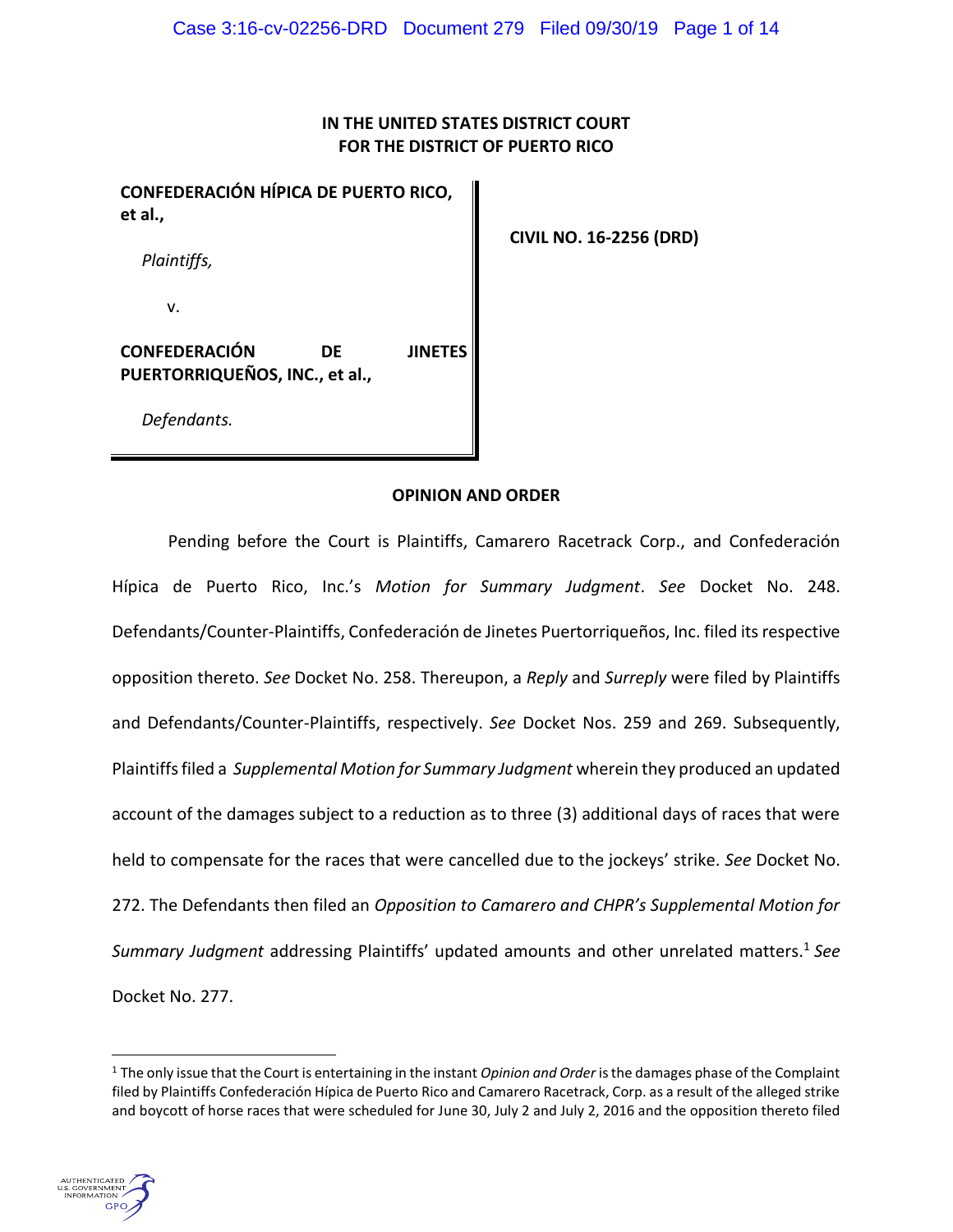#### Case 3:16-cv-02256-DRD Document 279 Filed 09/30/19 Page 2 of 14

For the reasons stated herein, the Court **GRANTS** Plaintiffs' *Motion for Summary Judgment* as amended by way of *Supplemental Motion for Summary Judgment. See* Docket Nos. 248 and 272.

### **I. FACTUAL AND PROCEDURAL BACKGROUND**

The instant case arises of a Complaint filed by Plaintiffs, Confederación Hípica de Puerto Rico, Inc. (hereinafter, "CHPR") and Camarero Racetrack Corp. (hereinafter, "Camarero") against Confederación de Jinetes Puertorriqueños, Inc. and a series of personally named individual jockeys for allegedly boycotting and cancelling horse races that were scheduled for June 30, July 1 and July 2, 2016 in violation of the Sherman Antitrust Act, 15 U.S.C. §§ 1-7, the Clayton Act, and other federal statutes, as the jockeys are not employees but independent contractors of CHPR. Accordingly, Plaintiffs requested a temporary restraining order, a Preliminary and Permanent Injunction as well as damages as a result thereof.

As a result of the arguments set forth by Plaintiffs, a temporary restraining order (hereinafter, "TRO") was issued by the Court. The Court found that a TRO was warranted pursuant to the allegations set forth and applicable law. Accordingly, the jockeys and their respective associations were ordered to immediately desist from any boycott against the Plaintiffs. The jockeys were further ordered to continue riding on horse racing days until otherwise ordered by the Court. *See* Docket No. 33 at 11.

Upon conducting several evidentiary hearings and upon a careful evaluation of memorandum of facts and law submitted by the parties, the Court granted Plaintiffs' *Injunction*

 $\overline{a}$ 

by Confederación de Jinetes Puertorriqueños, Inc. The Court is divested of jurisdiction as to all other matters, such as, mount fees and/or income of the jockeys. Thus, the Defendants are to set forth their claims before the other proper forums.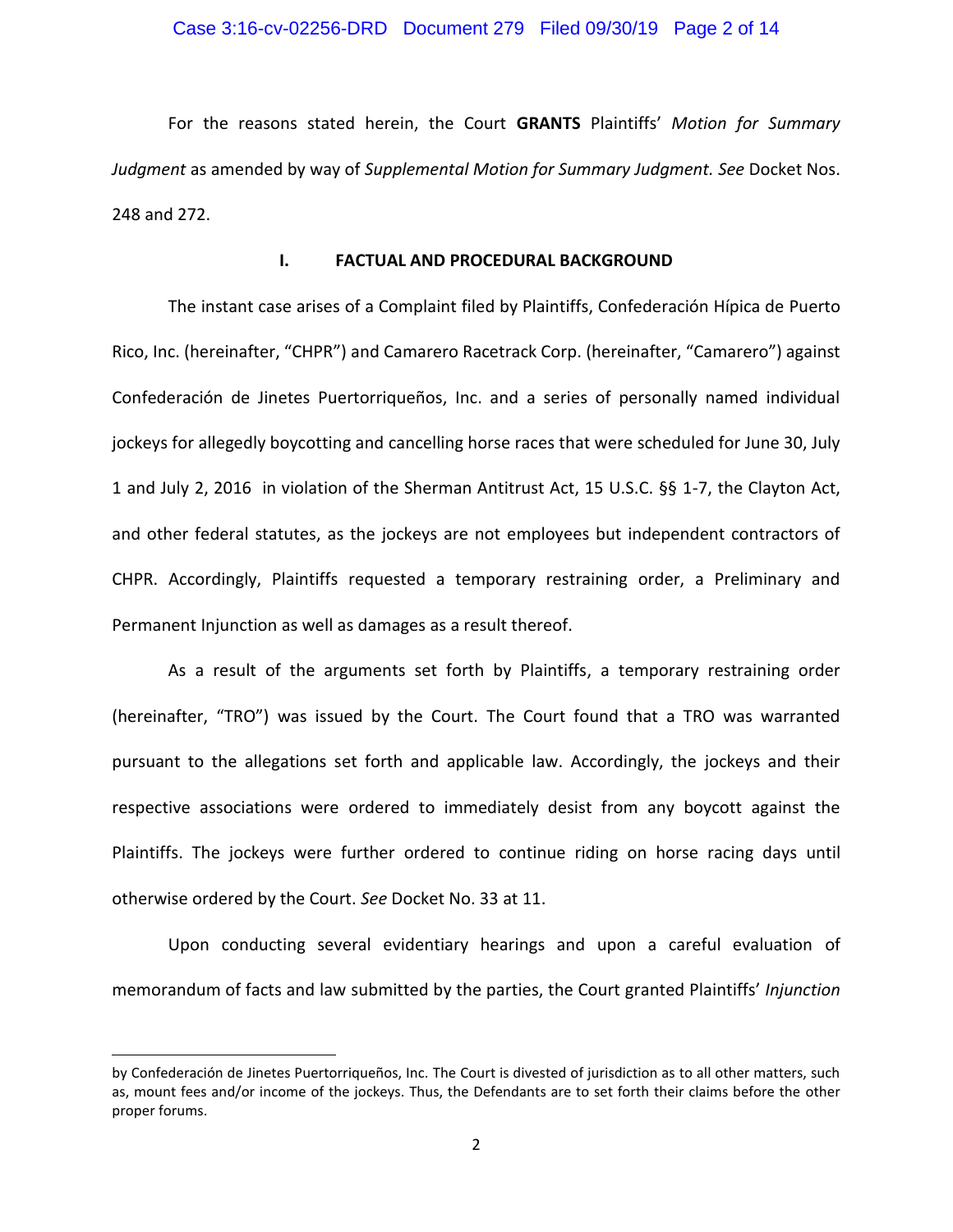#### Case 3:16-cv-02256-DRD Document 279 Filed 09/30/19 Page 3 of 14

request. *See* Docket No. 210. Subsequently, the Court entered an *Amended Opinion and Order*  wherein the Preliminary and Permanent Injunction were granted in favor of Plaintiffs. Thereafter, the case moved to the damages stage. *See* Docket No. 214.

The Court, however, conducted several settlement conferences in order to encourage the parties to engage in settlement negotiations that would put an end to the outstanding damages litigation. As the parties failed to reach a settlement agreement, Plaintiffs filed *a Motion for Summary Judgment* that is currently pending before the Court. *See* Docket No. 248. A *Supplemental Motion for Summary Judgment* was subsequently filed by Plaintiffs. *See* Docket No. 272.<sup>2</sup> Proper analysis of the parties' motions requires a careful scrutiny of the underlying legal framework.

#### **II. FACTUAL FINDINGS**

The following factual findings are taken from the parties' statements of undisputed facts, and supported documentation. Upon careful review of the record, the Court finds the following facts are undisputed:

1. On June 30, July 1 and July 2, 2016 no races were held at the Camarero Racetrack due to the fact that 37 jockeys, members of the Confederación de Jinetes Puertorriqueños, Inc. (hereinafter, "CJP") and Asociación de Jinetes de Puerto Rico, Inc. (hereinafter, "Asociación), informed they would not participate prospectively in any scheduled races after June 24, 2016. (Docket No. 153 at ¶ U and V).

 $\overline{\phantom{a}}$ 

<sup>2</sup> Therein, Plaintiffs submitted an updated assessment of damages.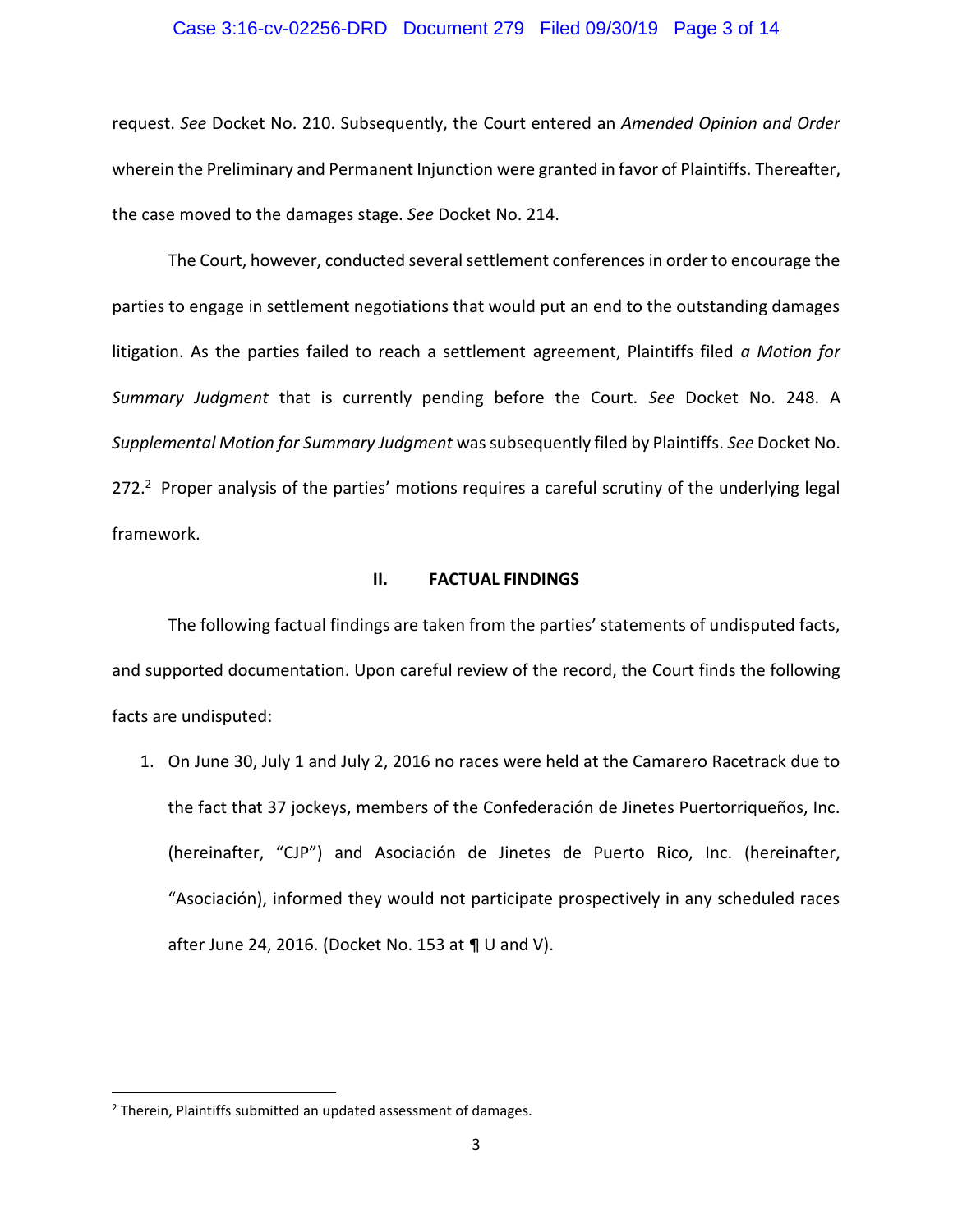- 2. Plaintiffs CHPR and Camarero filed suit against CJP and Asociación<sup>3</sup> for the illegal antitrust violation of a concerted refusal to deal by the two defendants associations and the individual jockeys to said entities. (Uncontested).
- 3. On July 9, 2016, the Court issued a Temporary Restraining Order ("TRO"), based on the fact that jockey defendants have traditionally been considered to be independent contractors, who were engaged in a "concerted refusal to deal" in violation of a Sherman and Clayton Acts. Further, that they were not covered by the "labor dispute exception" as expressed in a similar situation of jockeys versus management of the racetrack and horse owners, *San Juan Racing Association, Inc. v. Asociación de Jinetes de Puerto Rico,*  Inc., et al., 590 F.2d 31, 32 (1<sup>st</sup> Cir. 1979)(confirming antitrust injunctive relief as to a "concerted refusal to deal" by the jockeys against management of the racetrack). *See* Docket Nos. 23, 33, 37, 41, 46 and 113. (Docket No. 33 at 11).
- 4. The only defendant active at this stage of the proceedings is CJP, as Asociación entered into a Settlement Agreement with Plaintiffs herein. Hence, Asociación is no longer a party in this case. (*Amended Judgment* dated August 18, 2017, Docket No. 207).<sup>4</sup>
- 5. After evidentiary hearings held and memorandums by all parties submitted, on November 8, 2017, this Court issued an *Amended Opinion and Order* granting the Preliminary and Permanent Injunction, and the case was moved to the damages stage. (Docket No. 214).

 $\overline{a}$ 

<sup>&</sup>lt;sup>3</sup> The Court notes that in the Complaint, Plaintiffs included individual jockeys and their conjugal partnerships as members of Confederación de Jinetes and Asociación de Jinetes de Puerto Rico. *See* Docket No. 1. 4 *See supra* note 1.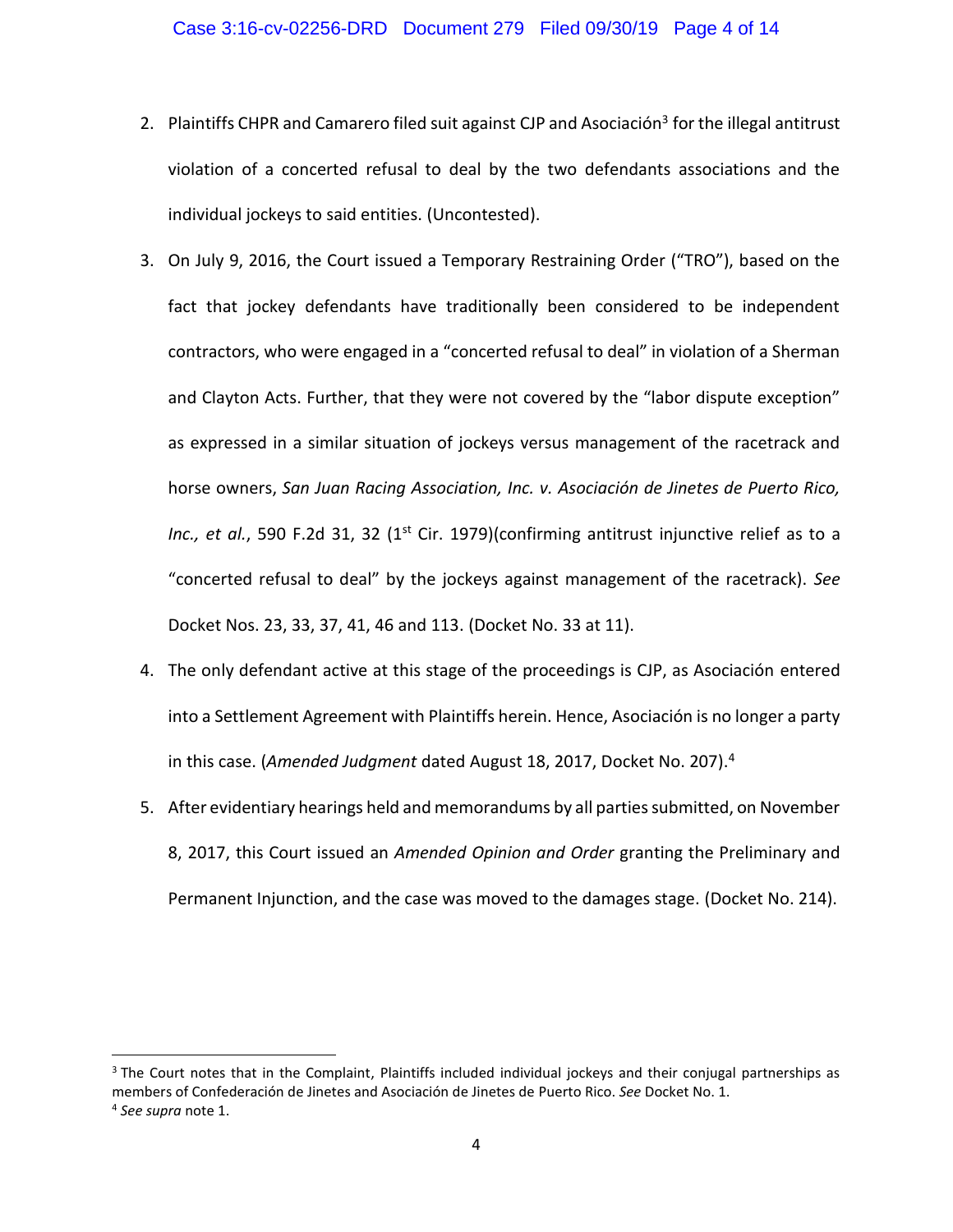- 6. On March 27, 2018, Camarero sent CJP's counsel an updated summary of all damages to be claims in this case, showing total losses of \$636,813.00 of which \$338,266.00 were caused to Camarero and \$298,547.00 to CHPR. (Docket No. 248-4 at 2).
- 7. During the Status Conference held on March 28, 2018, Plaintiffs informed the Court that they had submitted to CJP an assessment of the damages suffered during the three (3) days of the illegal boycott and Defendant acknowledged having been furnished with the damage report. (Docket No. 222).
- 8. On June 9, 2018, Camarero sent CJP an Answer to Interrogatory and Production of Documents. (Docket No. 248-2).
- 9. On May 30, 2018, CHPR also answered an Interrogatory and Production of Documents. (Docket No. 248-3).
- 10. Camarero expressed in the answers to interrogatory and production of documents that all the evidence regarding the damages suffered was produced on March 27, 2018. (Docket No. 248-2 at ¶ 15; Docket No. 248-4).
- 11. At the time the *Motion for Summary Judgment* was filed, Camarero and CHPR filed the damages pursuant to the answers of interrogatory and production of documents submitted on March 27, 2018. (Docket No. 248, Exhibits 2, 3 & 4).
- 12. On August 7, 2019, the Defendants filed an *Opposition to Plaintiffs' Request for Summary Judgment*. (Docket No. 258).
- 13. The Defendants, in their *Opposition*, adduced for the first time in this litigation past the discovery deadlines, that the computations of the damages claimed by Plaintiffs did not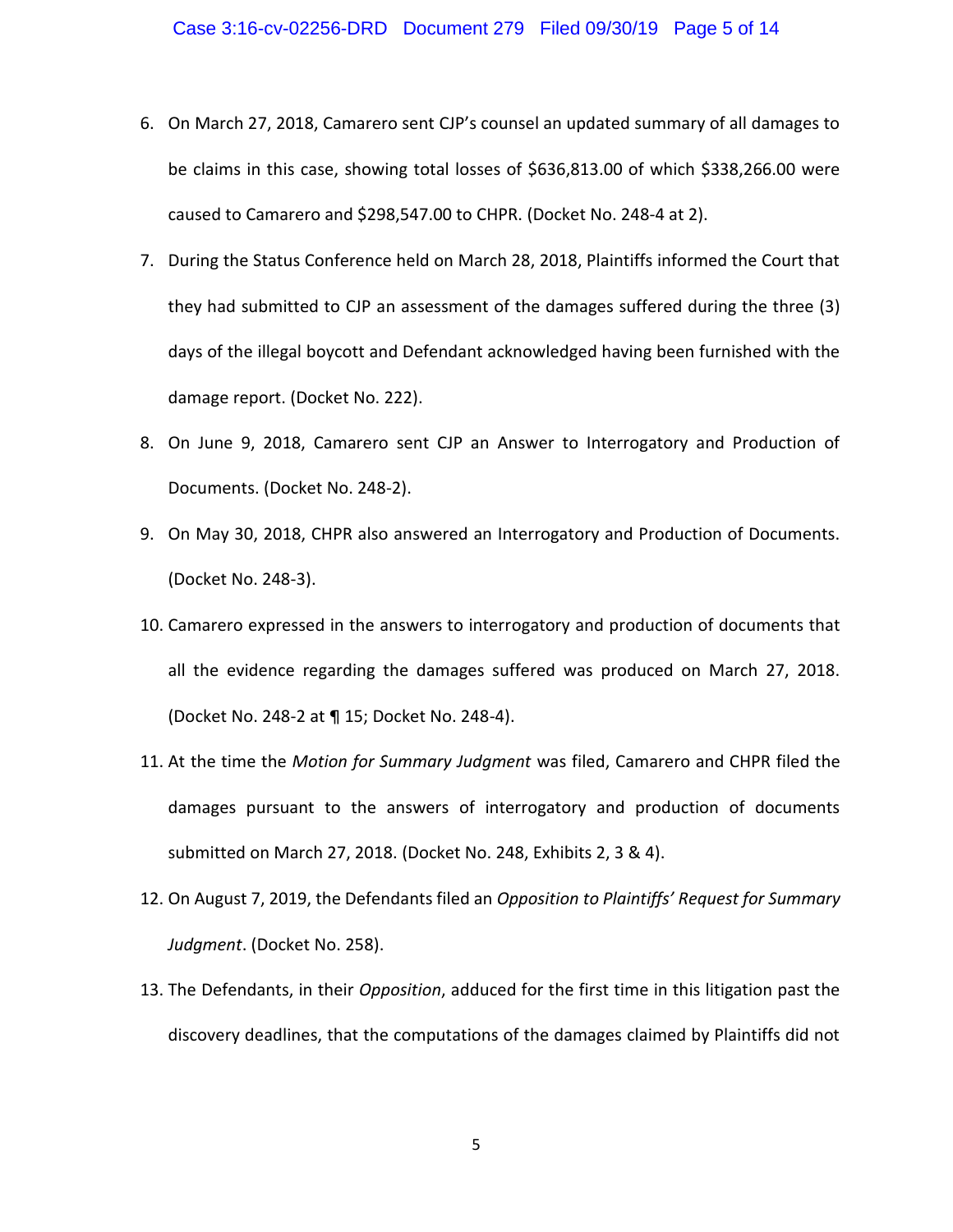## Case 3:16-cv-02256-DRD Document 279 Filed 09/30/19 Page 6 of 14

include the income received during the three (3) days wherein the races were held in substitution of the three (3) cancelled races. *Id.*

- 14. There are no motions in the Court's docketing system that discuss the matter of the substitution races prior thereto.
- 15. During the Status Conference held on September 19, 2019, Plaintiffs agreed to voluntarily recompute the losses crediting the Defendants with any recoveries received from those substitute races. (Docket No. 271).
- 16. The substitute dates for reassignment of races as granted by the Horse Racing Board in Case No. JH-15-47 were July 18, July 27 and August 1, 2016. *Id.* at ¶¶ 5-6.
- 17. After the recomputation of the losses, taking into consideration the recoveries that Plaintiffs received on account of the three (3) race days that the local Horseracing Board allowed, the losses have been adjusted pursuant to the Court's Order. (Docket Nos. 271; 272).
- 18. Camarero's loss from direct and continuing wagering was **\$49,983.00** and **\$146,160.00,**  respectively. (Docket No. 272, Exhibit A at ¶¶ 24-28).<sup>5</sup>
- 19. Camarero's loss for programs sales was **\$49.00**. *Id.* at ¶ 36.<sup>6</sup>

 $\overline{\phantom{a}}$ 

20. Camarero's loss for "servicios impresos" revenues was **\$443.00**. *Id.* at ¶ 37.<sup>7</sup>

<sup>5</sup> Plaintiffs' initially claimed that the loss in commissions from direct and continuing wagering was \$144,607.00 and \$146,160.00 as to CHPR and Camarero. Upon filing the updated damages figures, the record reflects a deduction of \$94,624.00 as to direct and continuing wagering. *See* Docket No. 248-1 at ¶ 11.

 $6$  The updated figure of Camarero's loss for programs sales reflects a deduction of \$1,307.00 in comparison to the initial figure of \$1,356.00 *See Id.* at ¶ 12.

 $7$  The updated figure of Camarero's loss for "servicios impresos" reflects a deduction of \$1,601.00 in comparison to the initial figure of \$2,044.00 *See Id.* at ¶ 13.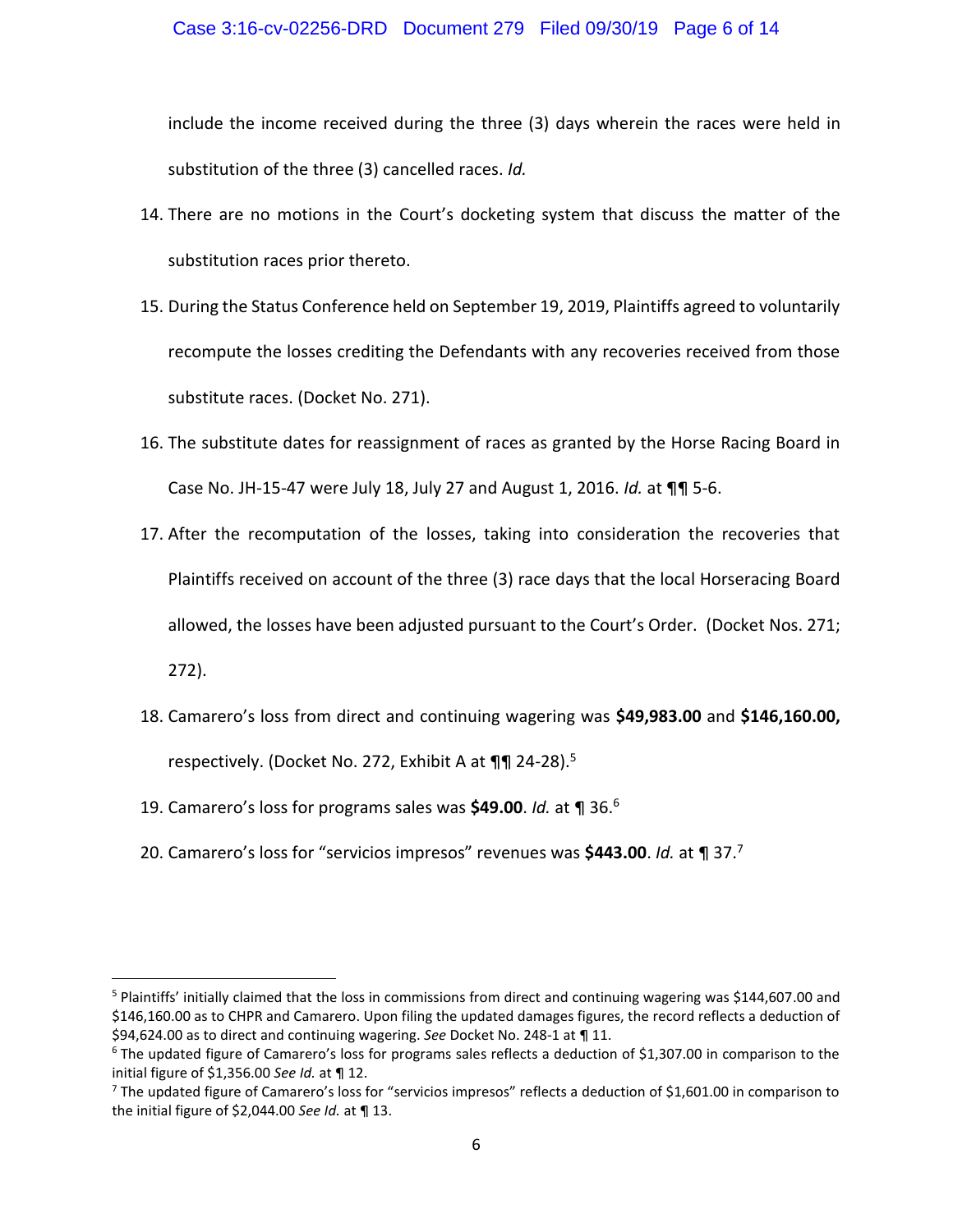- 21. Camarero's loss for food commissions was **\$7,430.00**. *Id.* at ¶ 54.<sup>8</sup>
- 22. Camarero did not have a loss of VLT revenues. *Id.* at ¶ 54.<sup>9</sup>
- 23. CHPR's loss in commissions from direct and continuing wagering was **\$49,983.00** and

**\$146,160.00**, respectively. *Id.* at ¶¶ 24-28.<sup>10</sup>

- 24. CHPR's loss for "servicios impresos" revenues was **\$443.00**. *Id.* at ¶ 37.
- 25. CHPR did not incur in any loss for VLT revenues. *Id.* at ¶ 56.<sup>11</sup>
- 26. The total economic damages caused by the jockeys' boycott on June 30, July 1, and July
	- 2, 2016 to Camarero were **\$200,822.00**. *Id.* at ¶ 21.<sup>12</sup>
- 27. The total of economic damages caused by the jockeys' boycott on June 30, July 1 and July
	- 2, 2016 to CHPR were **\$196,073.00.** *Id.* at ¶ 56.<sup>13</sup>

## **III. LEGAL STANDARD**

## *Motion for Summary Judgment Standard (Fed. R. Civ. P. 56)*

A motion for summary judgment is governed by Rule 56 of the Federal Rules of Civil

Procedure, which entitles a party to judgment if "the movant shows that there is no genuine

dispute as to any material fact and the movant is entitled to judgment as a matter of law." Fed.

R. Civ. P. 56(a). "A dispute is 'genuine' if the evidence about the fact is such that a reasonable

 $\overline{\phantom{a}}$ 

<sup>&</sup>lt;sup>8</sup> The updated figure of Camarero's loss for food commission reflects a deduction of \$436.00 in comparison to the initial figure of \$7,866.00. *See Id.* at ¶ 15.

<sup>&</sup>lt;sup>9</sup> As opposed to the initial figure of \$36,214.00, the updated figure reflects Camarero suffered no losses related to VLT revenues. *See Id.* at ¶ 14.

<sup>10</sup> *See supra* note 5.

 $11$  As opposed to the initial figure of \$5,736.00, the updated figure reflects CHPR suffered no losses related to VLT revenues.

 $12$  The updated figure of the total of economic damages caused by the jockeys' boycott to Camarero reflects a deduction of \$137,404.00 in comparison to the initial figure of \$338,266.00. *See Id.* at ¶ 16.

 $13$  The updated figure of the total of economic damages caused by the jockeys' boycott to CHPR reflects a deduction of \$102,474.00 in comparison to the initial figure of \$298,547.00. *See Id.* at ¶ 17.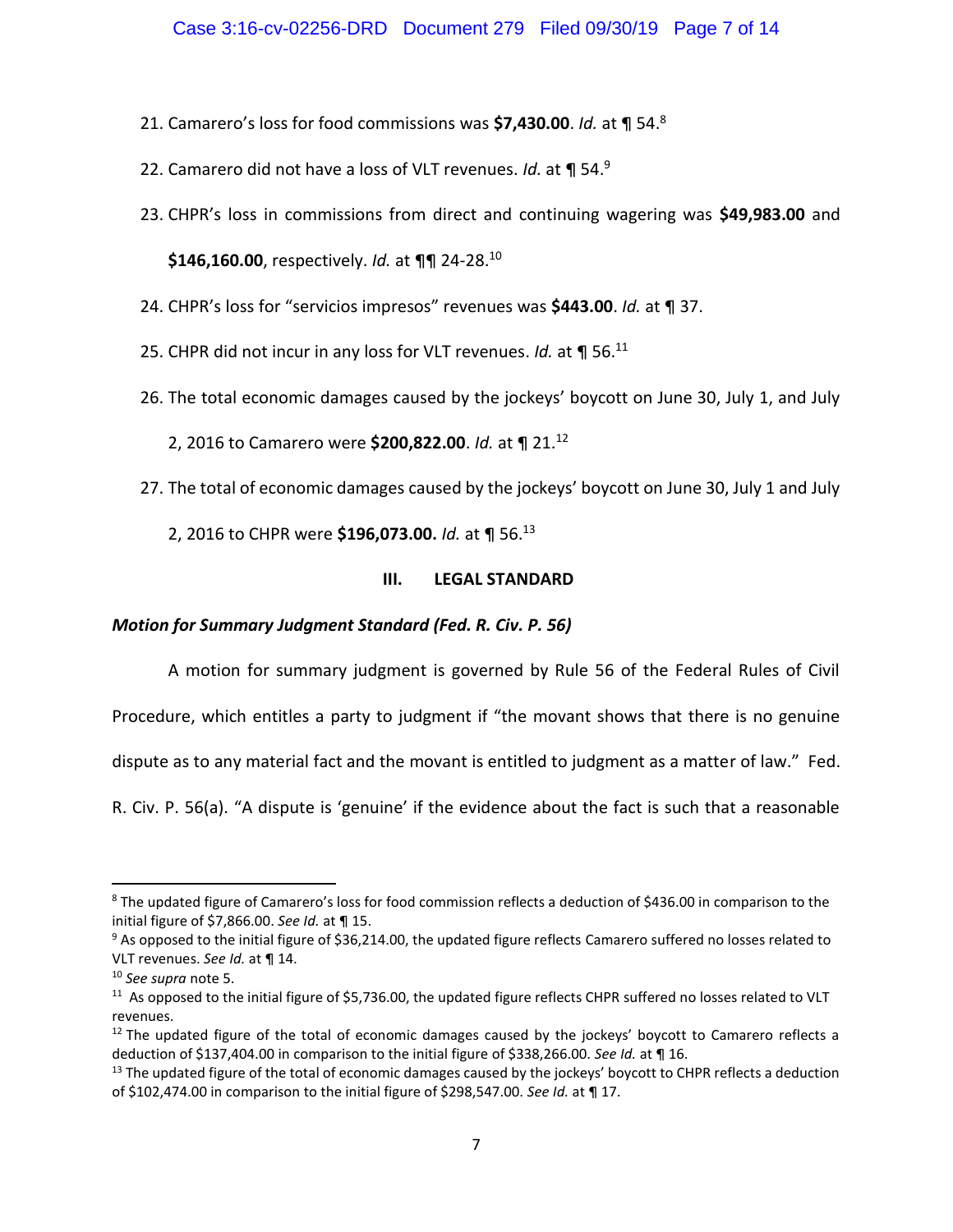#### Case 3:16-cv-02256-DRD Document 279 Filed 09/30/19 Page 8 of 14

jury could resolve the point in favor of the non-moving party." See Johnson v. Univ. of P.R., 714 F.3d 48, 52 (1st Cir. 2013); *Prescott v. Higgins*, 538 F.3d 32, 40 (1st Cir. 2008) (citing *Thompson v. Coca–Cola Co.*, 522 F.3d 168, 175 (1st Cir. 2008)); *see also Anderson v. Liberty Lobby, Inc.*, 477 U.S. 242, 248-250 (1986); *Calero–Cerezo v. U.S. Dep't of Justice*, 355 F.3d 6, 19 (1st Cir. 2004). The analysis with respect to whether or not a "genuine" issue exists is directly related to the burden of proof that a non-movant would have in a trial. "[T]he determination of whether a given factual dispute requires submission to a jury must be guided by the substantive evidentiary standards that apply to the case." *Liberty Lobby, Inc.*, 477 U.S. at 255 (applying the summary judgment standard while taking into account a higher burden of proof for cases of defamation against a public figure). In order for a disputed fact to be considered "material" it must have the potential "to affect the outcome of the suit under governing law." *Sands v. Ridefilm Corp.*, 212 F.3d 657, 660–661 (1st Cir. 2000) (citing *Liberty Lobby, Inc.*, 477 U.S. at 247–248); *Prescott*, 538 F.3d at 40 (1st Cir. 2008) (citing *Maymí v. P.R. Ports Auth.*, 515 F.3d 20, 25 (1st Cir. 2008)).

The objective of the summary judgment is to "pierce the pleadings and to assess the proof in order to see whether there is a genuine need for trial." *DeNovellis v. Shalala*, 124 F.3d 298, 306 (1st Cir. 1997) (citing the advisory committee note to the 1963 Amendment to Fed. R. Civ. P. 56(e)). The moving party must demonstrate the absence of a genuine issue as to any outcomedeterminative fact on the record. *Shalala*, 124 F.3d at 306. Upon a showing by the moving party of an absence of a genuine issue of material fact, the burden shifts to the nonmoving party to demonstrate that a trier of fact could reasonably find in his favor. Id. (citing *Celotex Corp. v. Catrett*, 477 U.S. 317, 323 (1986)). The non-movant may not defeat a "properly focused motion for summary judgment by relying upon mere allegations," but rather through definite and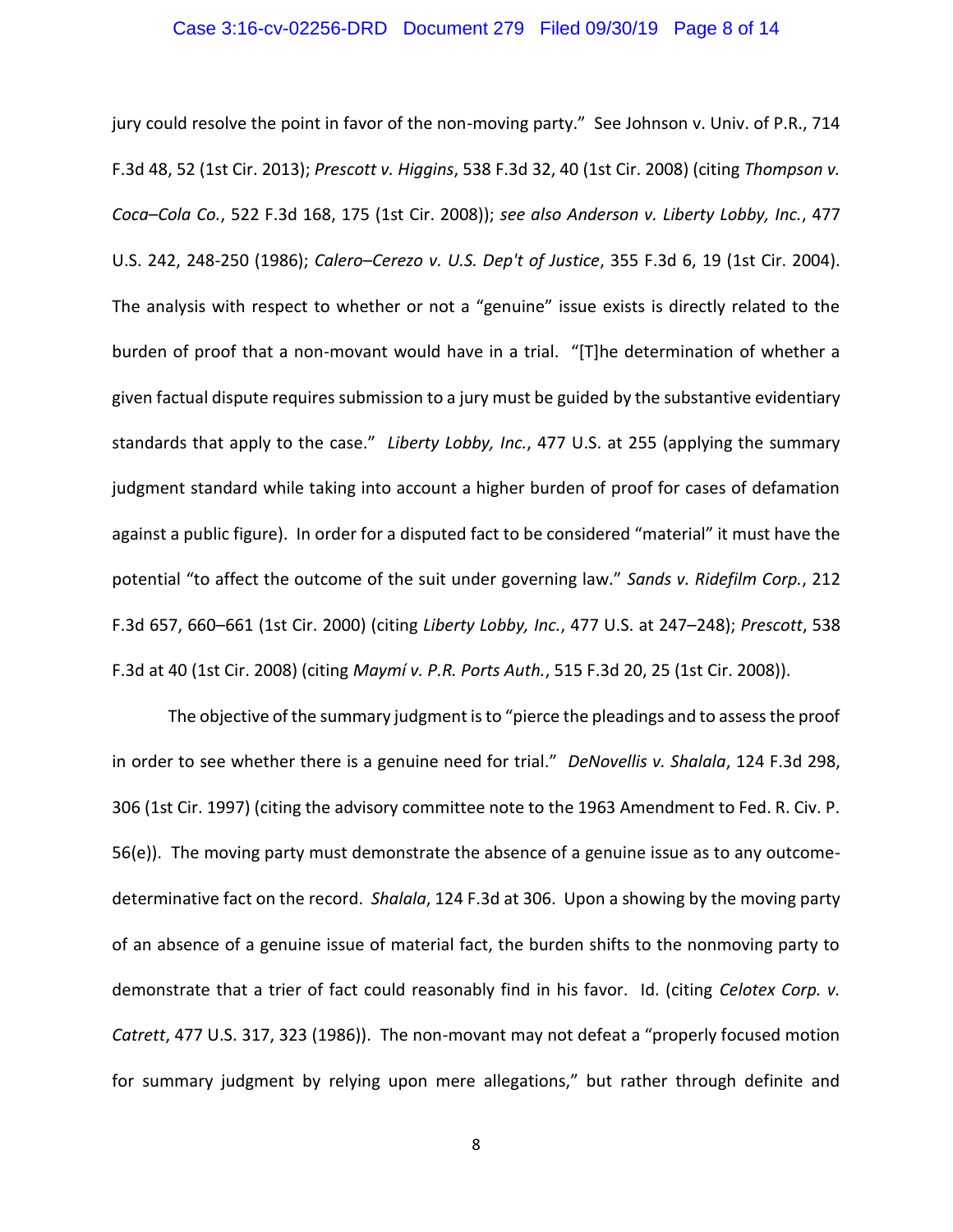#### Case 3:16-cv-02256-DRD Document 279 Filed 09/30/19 Page 9 of 14

competent evidence. *Maldonado–Denis v. Castillo Rodriguez*, 23 F.3d 576, 581 (1st Cir. 1994). The non-movant's burden thus encompasses a showing of "at least one fact issue which is both 'genuine' and 'material.'" *Garside v. Osco Drug, Inc.*, 895 F.2d 46, 48 (1st Cir. 1990); *see also Suarez v. Pueblo Int'l.*, 229 F.3d 49, 53 (1st Cir. 2000) (stating that a non-movant may shut down a summary judgment motion only upon a showing that a trial-worthy issue exists). As a result, the mere existence of "some alleged factual dispute between the parties will not affect an otherwise properly supported motion for summary judgment." *Liberty Lobby, Inc.*, 477 U.S. at 247–248. Similarly, summary judgment is appropriate where the nonmoving party rests solely upon "conclusory allegations, improbable inferences and unsupported speculation." *Ayala– Gerena v. Bristol Myers–Squibb Co.*, 95 F.3d 86, 95 (1st Cir. 1996); *Medina-Muñoz v. R.J. Reynolds Tobacco Co.*, 896 F.2d 5, 8 (1st Cir. 1990).

When considering a motion for summary judgment, the Court must "draw all reasonable inferences in favor of the non-moving party while ignoring conclusory allegations, improbable inferences, and unsupported speculation." *Smith v. Jenkins*, 732 F.3d 51, 76 (1st Cir. 2013) (reiterating *Shafmaster v. United States*, 707 F.3d 130, 135 (1st Cir. 2013)). The Court must review the record as a whole and refrain from engaging in the assessment of credibility or the gauging the weight of the evidence presented. Reeves v. Sanderson Plumbing Products, Inc., 530 U.S. 133, 135 (2000); *Anderson v. Liberty Lobby, Inc.*, 477 U.S. 242, 255 (1986); *see also Pina v. Children's Place*, 740 F.3d 785, 802 (1st Cir. 2014). "Credibility determinations, the weighing of the evidence, and the drawing of legitimate inferences from the facts are jury functions, not those of a judge." *Reeves*, 530 U.S. at 150 (quoting *Anderson*, 477 U.S. at 250–51).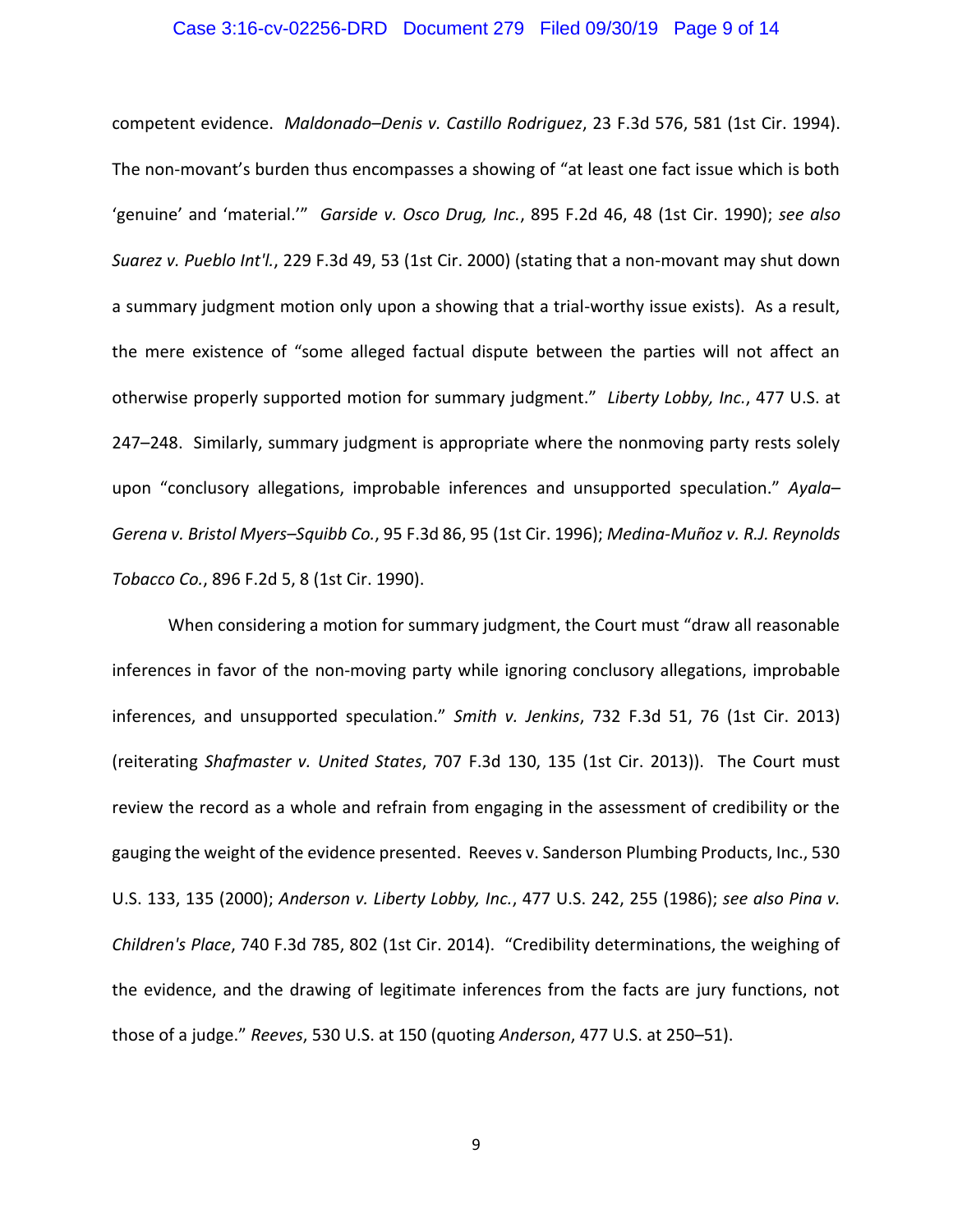#### Case 3:16-cv-02256-DRD Document 279 Filed 09/30/19 Page 10 of 14

Summarizing, "[t]he court shall grant summary judgment if the movant shows that there is no genuine dispute as to any material fact and the movant is entitled to judgment as a matter of law." (Emphasis provided). *See* Fed. R. Civ. P. 56(a).

Hence, in order to prevail, Plaintiffs must demonstrate that, even admitting well-pleaded allegations in light most favorable to Defendants, the applicable law compels a judgment in its favor.

#### **IV. ANALYSIS**

The Court has already determined that the jockeys, in effect, incurred in boycotting and cancelling horse races that were scheduled for June 30, July 1 and July 2, 2016 in violation of the Sherman Antitrust Act, 15 U.S.C. §§ 1-7, the Clayton Act, and other federal statutes, considering that the jockeys are not employees but independent contractors of CHPR. *See* Docket No. 214. In fact, the instant controversy stems of the decision of 37 jockeys of not participating in three (3) scheduled races after June 24, 2016. *Id.*

Plaintiffs filed a suit against CJP for the illegal antitrust violation of a concerted refusal to deal by the two defendants associations and the individual jockeys to said entities. The Court issued a TRO based on the fact that jockeys have been traditionally considered to be independent contractors, who were engaged in a "concerted refusal to deal" in violation of the Sherman and Clayton Acts. Accordingly, they are not covered by the "labor dispute exception" as expressed in other instances such as the First Circuit decision in *San Juan Racing Association, Inc. v. Asociación de Jinetes de Puerto Rico, Inc., et al.,* 590 F.2d 31, 32 (1st Cir. 1979). After evidentiary hearings were held and memorandums of law submitted by all parties, the Court ultimately entered a Preliminary and Permanent Injunction against the jockeys and the case was moved to the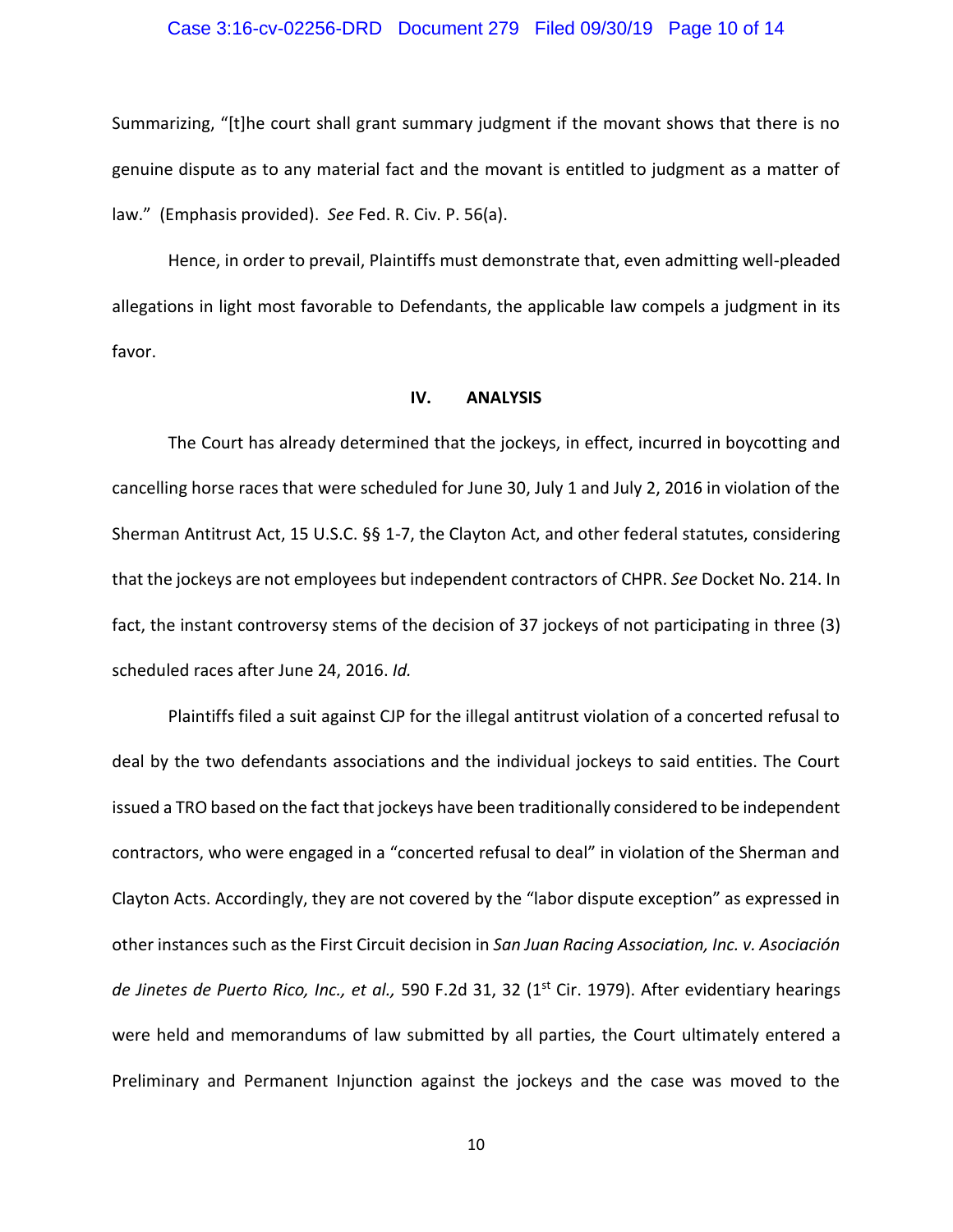#### Case 3:16-cv-02256-DRD Document 279 Filed 09/30/19 Page 11 of 14

damages stage, thereafter. Thus, Camarero and CHPR suffered damages. At issue is determining the extent of the damages suffered by Plaintiffs.

On September 23, 2019, Camarero filed a *Supplemental Motion for Summary Judgment* wherein an updated assessment of damages was produced to the Defendants along with a *Sworn Statement Under Penalty of Perjury* subscribed by Mr. Stanley Pinkerton, Chief Financial Officer of Camarero Racetrack, Corp. *See* Docket No. 272, Exhibit A. Mr. Pinkerton's statement reflects total losses of \$396,895.00 of which \$200,822.00 were caused to Camarero and \$196,073.00 to CHPR. *See Id.*

From the *Sworn Statement Under Penalty of Perjury* included in support of the *Supplemental Motion for Summary Judgment*, arises the fact that the Defendants breached their obligations with Plaintiffs by boycotting and cancelling horse races for the dates of June 30, July 1 and July 2, 2016, causing damages to Plaintiffs that are due and payable. It is undisputed that the amounts due and payable to date are \$200,822.00 as to Camarero and \$196,073.00 as to CHPR. These amounts of losses include a mitigation of damages, by way of substitution races held on July 18, July 27 and August 1, 2016, that resulted in a deduction as to the earnings received by Plaintiffs in the substitution races. Furthermore, there is no genuine issue of material fact as to the Defendants' liability, as the Court has already granted Permanent Injunction in favor of Plaintiffs. *See* Docket No. 214. There is also no genuine issue of material fact as to Plaintiffs' right to seek judicial redress of payment on the outstanding debt for damages. Accordingly, Plaintiffs are entitled to judgment as a matter of law providing for the compensation for due and payable damages as described above.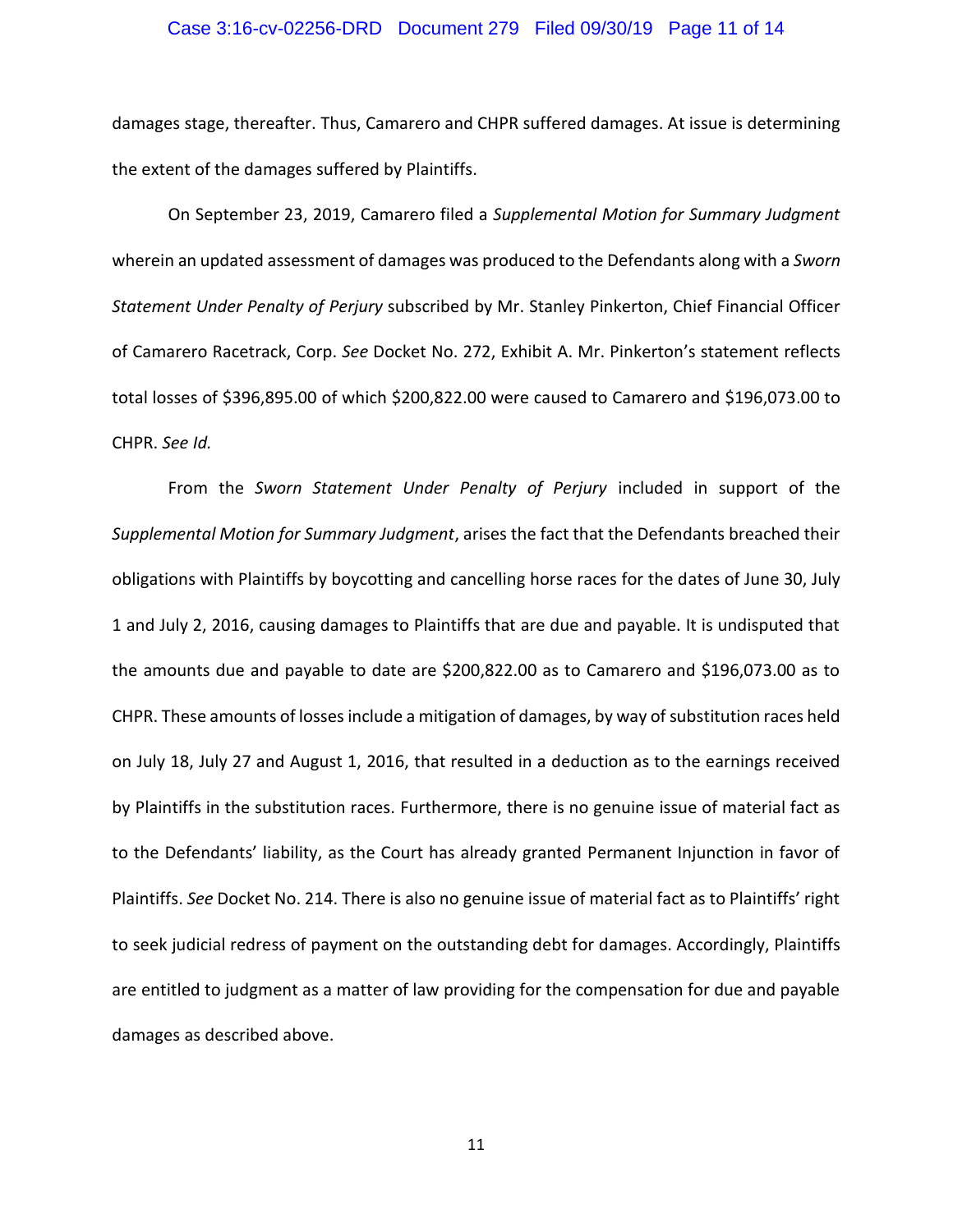#### Case 3:16-cv-02256-DRD Document 279 Filed 09/30/19 Page 12 of 14

On a final note, the Court finds that the Defendants failed to properly oppose to Plaintiffs' *Motion for Summary Judgment* pursuant to the Fed.R.Civ.P. 56 requirements. Particularly, the Defendants resorted in denying Plaintiffs' *Amended Declaration of Uncontested Facts in Support of Summary Judgment* by providing an *Unsworn Declaration Under Penalty of Perjury* of CJP's alleged Accountant-Attorney Olga Benítez in support thereof. *See* Docket No. 277-5. Yet, Ms. Benítez' *Declaration Under Penalty of Perjury* is untimely. At this time, it is unclear whether Ms. Benítez' intervention in the instant case is as a potential witness or expert witness. If she were retained as an expert witness, as implied in her Declaration, the Defendants failed to disclose prior hereto, the fact that she was retained to declare on their behalf if the instant matter proceeds to trial. Said omission is in clear contravention to Fed.R.Civ.P. 26(A).<sup>14</sup>

The Defendants, thus, attempted to cure the deficiencies identified by the Court of their former *Opposition* (Docket No. 258) and *Surreply* (Docket No. 269), by presenting a potential expert witness without disclosing her identity prior thereto. The Court notes that by allowing the Defendants to submit an *Amended Surreply* upon Plaintiffs' filing of the updated damages demand, the Court was only allowing the Defendants an opportunity to properly submit their arguments pursuant to the applicable rules. It was not permission to attempt to reopen the discovery of the instant case which is long gone.

Most crucial and determinative, Defendants failed to comply with Rule 56's requirements when filing a declaration in support to the opposition to motion for summary judgment. Rule 56 clearly provides that, "[a]n affidavit or declaration used to support or oppose a motion must be

 $\overline{\phantom{a}}$ 

<sup>&</sup>lt;sup>14</sup> Rule 26(a)(2)(A) provides in its pertinent part that "a party must disclose to the other parties the identity of any witness it may use at trial to present evidence under Federal Rule of Evidence 702, 703 or 705."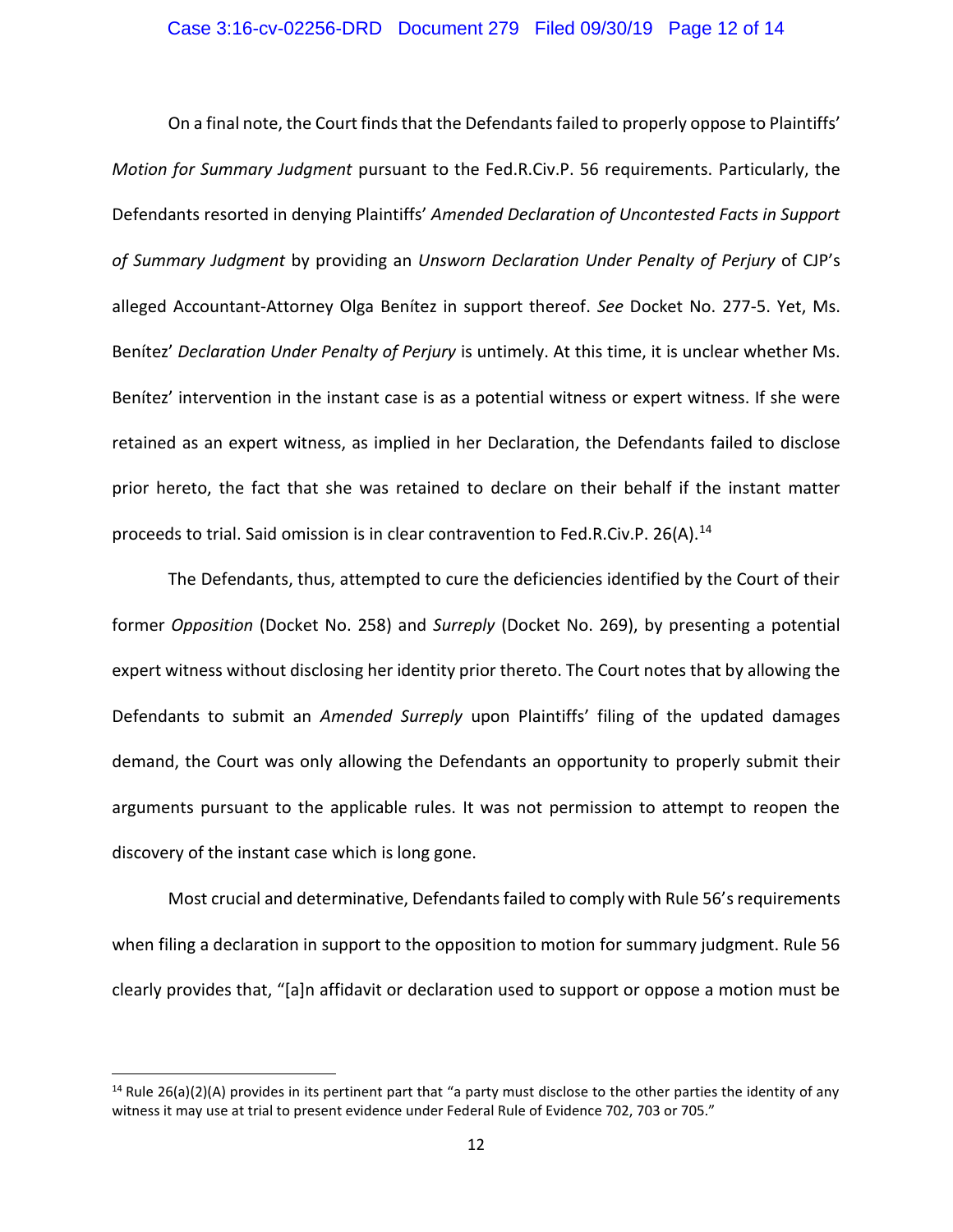#### Case 3:16-cv-02256-DRD Document 279 Filed 09/30/19 Page 13 of 14

made on personal knowledge, set out facts that would be admissible in evidence, and show that the affiant or declarant is competent to testify on the matters stated." Fed.R.Civ.P. 56(c)(4) (Emphasis ours). Defendants failed to establish Ms. Benítez' personal knowledge as to the facts surrounding the instant case, as well as her credentials to do so, but ultimately, the Court finds her observations and conclusions turned out to be baseless, incomprehensible and with no documents in support thereof. As previously discussed, the non-movant may not defeat a "properly focused motion for summary judgment by relying upon mere allegations," but rather through definite and competent evidence. *Maldonado-Denis*, 23 F.3d at 581. More importantly, Rule 56 of the Federal Rules of Civil Procedure clearly provides that

"[i]f a party fails to properly support an assertion of fact or fails to properly address another party's assertion of fact as required by Rule 56(c), the court may grant summary judgment if the motion and supporting materials — including the facts considered undisputed — show that the movant is entitled to it."

Fed.R.Civ.P. 56(e). Likewise, the Local Rules provide that when opposing to a statement of material facts, "[u]nless a fact is admitted, the opposing statement shall support each denial or qualification by a record citation as required by this rule." P.R.D. Local Rule 56(c). For the aforementioned reasons, the Court hereby discards Ms. Olga Benítez' *Declaration Under Penalty of Perjury*.

In the instant case, the statement of Ms. Benítez did not show in a comprehensive manner the mistake in Plaintiffs' damages as a result of the three (3) days in which no races were held. Yet, Plaintiffs provided an update as to the damages figure to deduct the earnings obtained as a result of the substitution races that were held as part of a mitigatory effort to recover the earnings lost in June 30, July 1, and July 2, 2016.

13